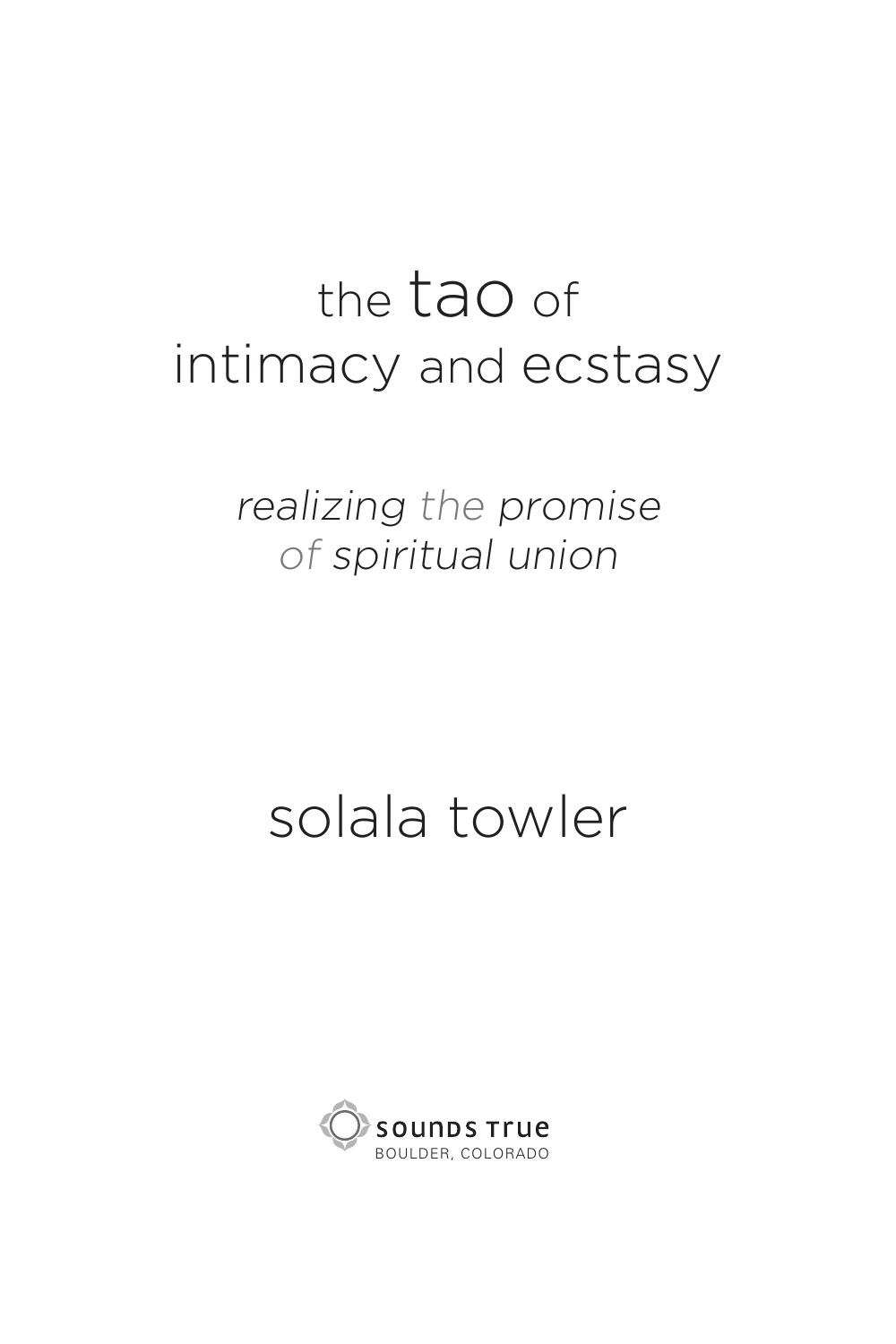### contents

#### Introduction . . . ix

- CHAPTER 1 What Is Taoism? . . . 1
- CHAPTER 2 The Way of Harmony . . . 9
- CHAPTER 3 The Tao of Sex and Relationship . . . 25
- CHAPTER 4 The Poetry of Passion . . . 47
- CHAPTER 5 Sex as Medicine . . . 67
- CHAPTER 6 The Energetics of Emotions . . . 79
- CHAPTER 7 Opening the Heart . . . 91
- CHAPTER 8 Returning to the Source: Taoist Meditation . . . 101
- CHAPTER 9 The Watercourse Way . . . 117
- CHAPTER 10 Love and Marriage . . . 127
- CHAPTER 11 The Tai Chi of Communion . . . 141
- CHAPTER 12 Transitions: Beginnings and Endings . . . 159
- CHAPTER 13 Energy Is Delight: The World of Chi Gong . . . 165
- CHAPTER 14 Essence Chi Gong . . . 177

Conclusion . . . 187

Works Cited . . . 191

Resources . . . 193

Acknowledgments . . . 197

About the Author . . . 199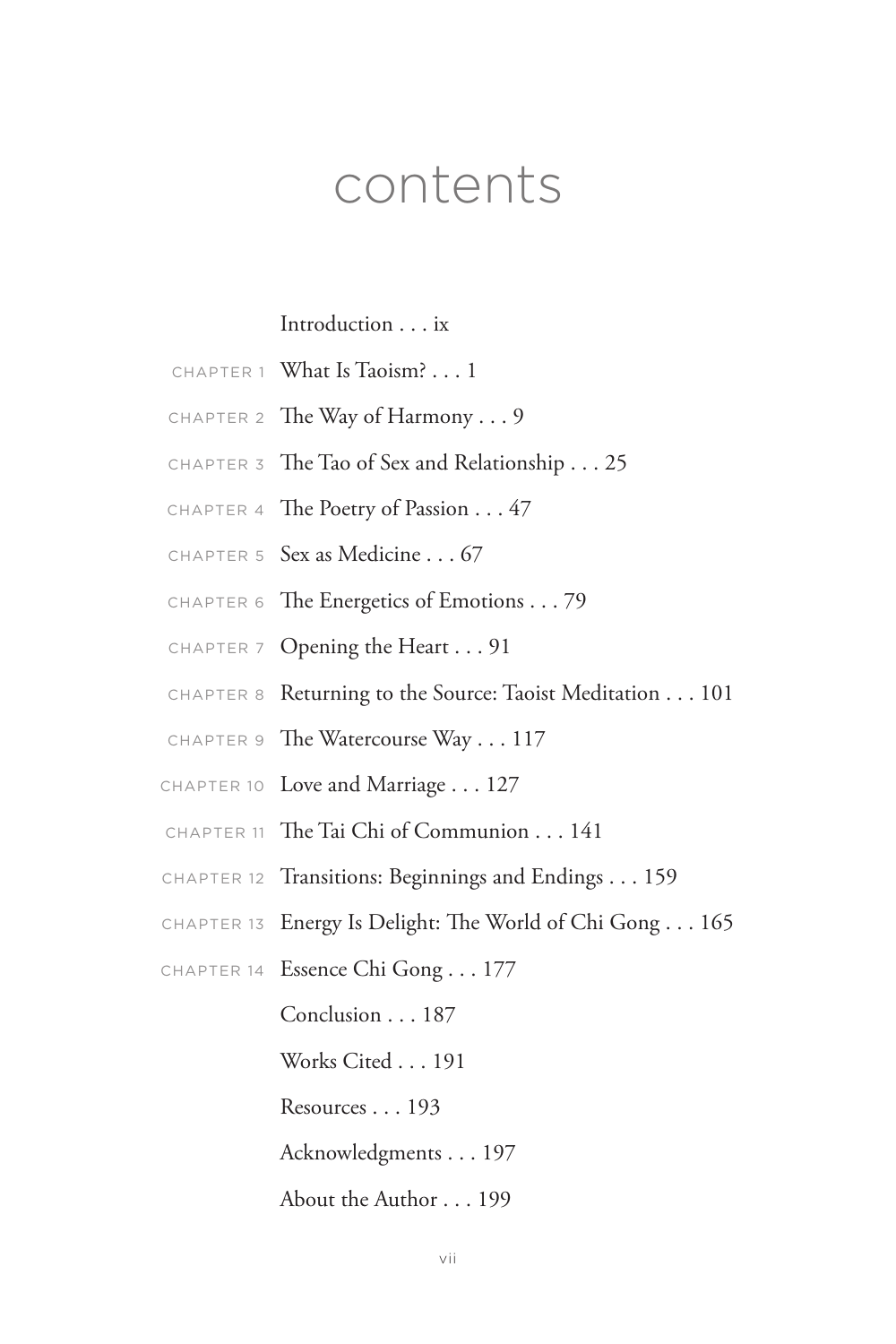## what is taoism?

*The Tao is an empty vessel; it is used but never exhausted. It is the fathomless source of the ten thousand beings!* LAO TZU, *TAO TE CHING (CHAPTER 4)*

### $\ddot{\mathcal{R}}$

#### What Is Tao?

"The Tao that can be told or described in words is not the eternal Tao." So begins the *Tao Te Ching* of Lao Tzu, written some twenty-five hundred years ago. This book has become the most widely translated book in the world after the Bible. It contains much wisdom in its few pages. Lao Tzu's writing is spare and poetic and leaves much room for reflection and meditation.

In addition to being the most well-known book on Tao, it is still studied and chanted each morning in Taoists temples all over China. Lao Tzu was a scholar and spiritual teacher in ancient China, during the Zhou Dynasty (1046–256 BC). Society in that time was falling apart, with each state making war on the other. Civilization, as the ancient Chinese knew it, was crumbling. Despite holding an important and well-paid position in the royal archives, Lao Tzu thought it was time to leave. He headed out to the wild west of China, riding a water buffalo. When he reached the farthest edge of the kingdom, he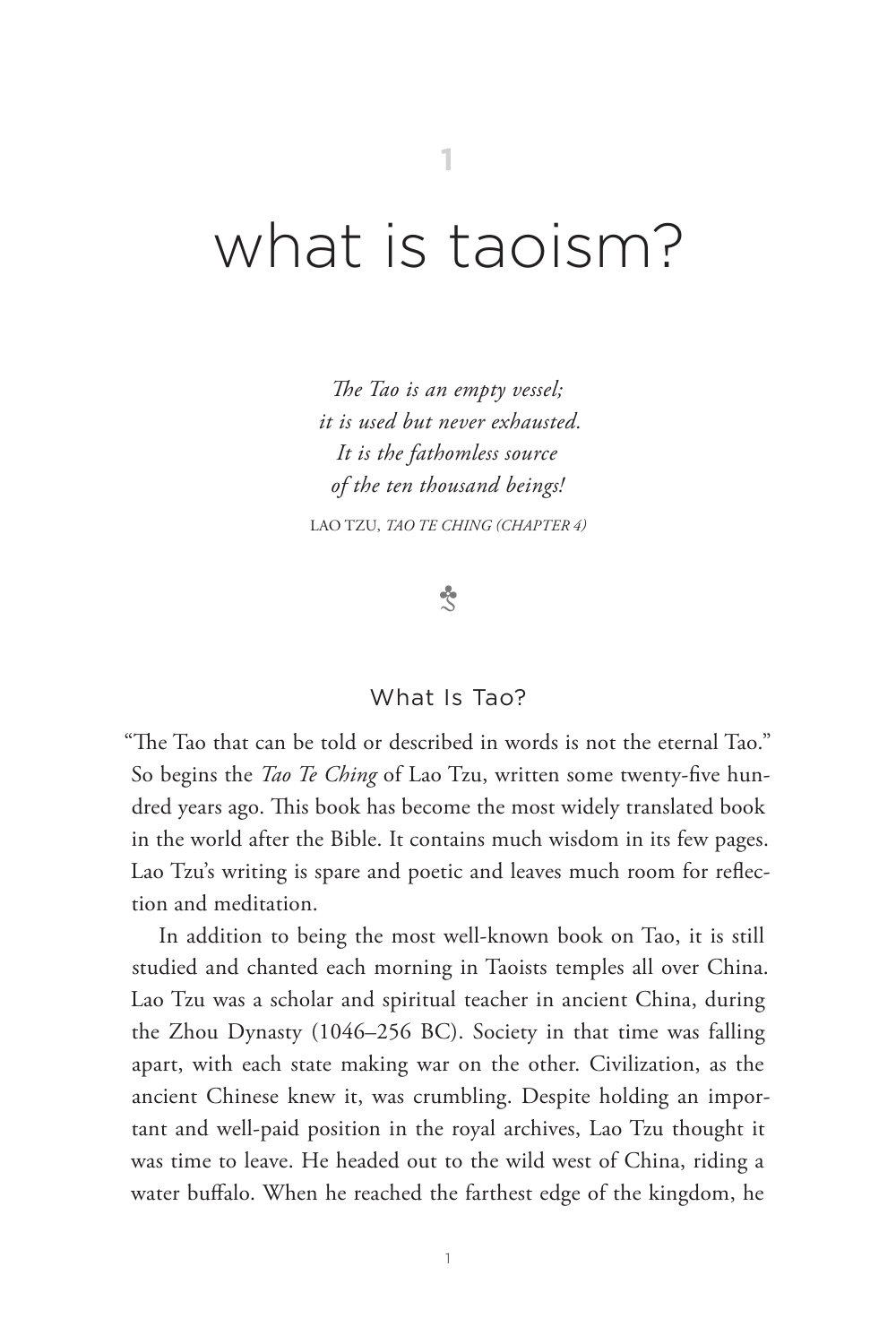met up with the person in charge of the garrison there, Yin He, who begged him to write down something of his teachings, so students of Tao would have something to refer to. The legend says that Lao Tzu spent one night there, writing eighty-one short, simple chapters. The next morning he struck out into the wilderness, never to be seen again.

The term *Tao* is used to describe the indescribable, to put into words what is wordless, to give sound to the great silence. Tao can only be pointed to, or referred to, say the ancient sages. It cannot be held, only experienced. It cannot be touched, only felt. It cannot be seen, only glimpsed, with the inner eye. Yet Tao is our source, our path, our end as it is our beginning.

The Chinese word *Tao* is made up of two characters. One means "to follow or to run," and the other means "a human face." Together, these characters can be translated as "a person moving along a path." Tao can also be thought of as the path, or way, itself. Hence, Tao is often referred to as "the Way."

Lao Tzu says:

You look at it and it is not seen, it is called the Formless. You listen to it and it is not heard, it is called the Soundless. You grasp it and it cannot be held, it is called the Intangible. *(Chapter 14)*

Tao is at once the universal pageant of the constellations and the budding of each new leaf in the spring. It is the constant round of life and death and all that falls between, an undying cycle of change and renewal. While Tao is not personalized, it sustains all of creation, giving life and supporting all living beings—human, plant, animal, water, even the very rock foundation of the earth itself. And, in the end, when we have shrugged off this mortal coil, we return to the bosom of undifferentiated consciousness, Tao.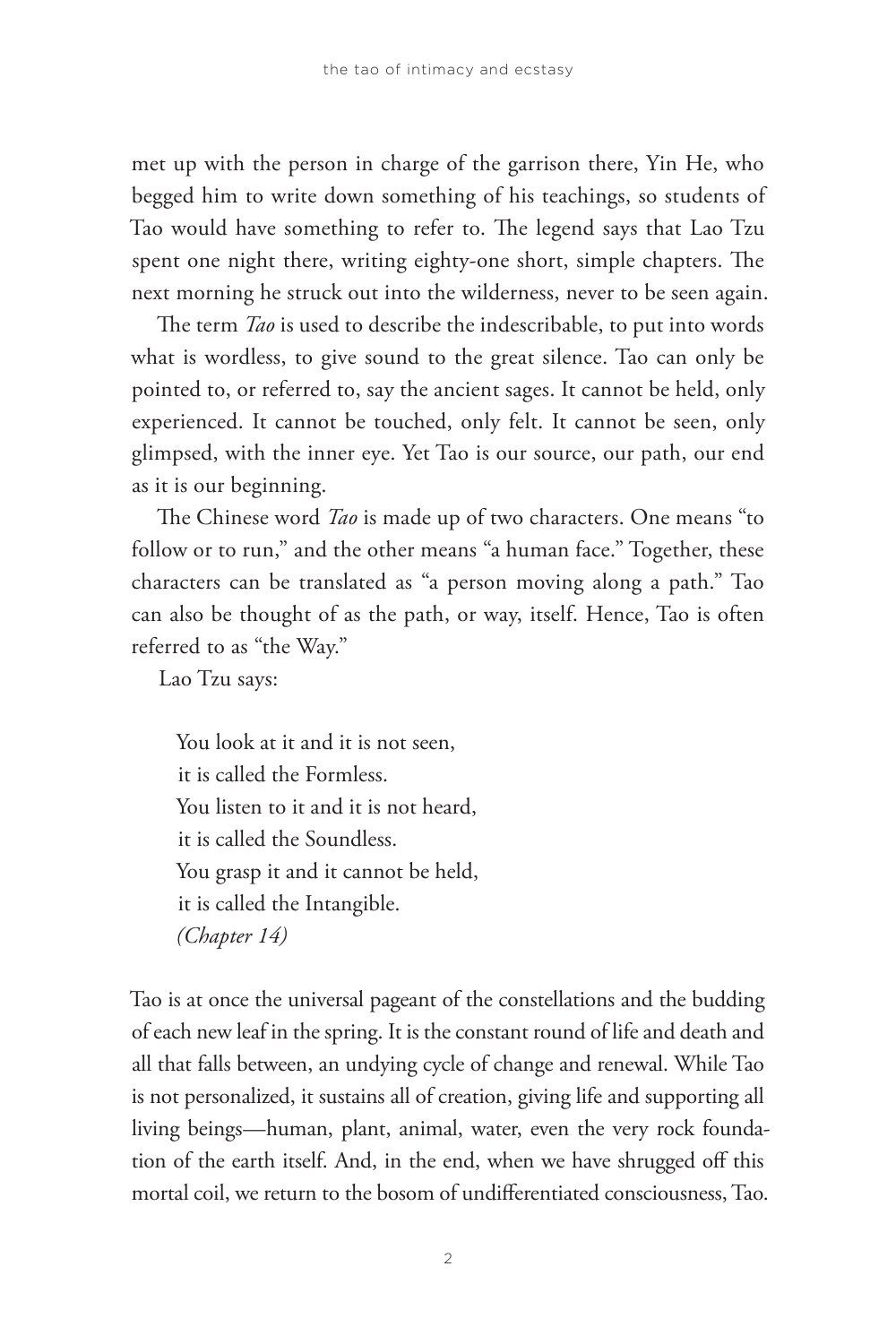Followers of the Path of Tao are dedicated to discovering the dance of the cosmos in the passing of each season as well as the passing of each precious moment in our lives. By paying attention only to what we can see with our eyes, we will miss seeing what is really there. It is only by seeing with the inner eye that we can see the true Way. By connecting to our eternal self, by finding a way back to our source, we can experience a sense of peace, of safety, and of harmony with the world around and within us.

The Path of Tao, with its emphasis on self-cultivation and selfresponsibility and its many forms of energy work and exercise, is perfect for today's world.

Tao is easy to lose, hard to find, impossible to describe, difficult to see, yet is ever before us, shining like a light in the darkness. Lao Tzu says:

My words are easy to understand and to apply, yet no one understands them or puts them into practice. *(Chapter 70)*

### The Path of Tao

Once there lived men and women who were not conscious of their separation from Tao; therefore, they were at one with it. Chuang Tzu, one of the most important Taoist sages of ancient times, describes this kind of person like this:

They did not mind being poor. They took no pride in their achievements. They made no plans. In this way, they could commit an error and not regret it. They could succeed without being proud. They could climb mountains without fear, enter water without getting wet, and pass through fire without being burned. They slept without dreaming and awoke without anxiety. Their food was simple and their breath was deep.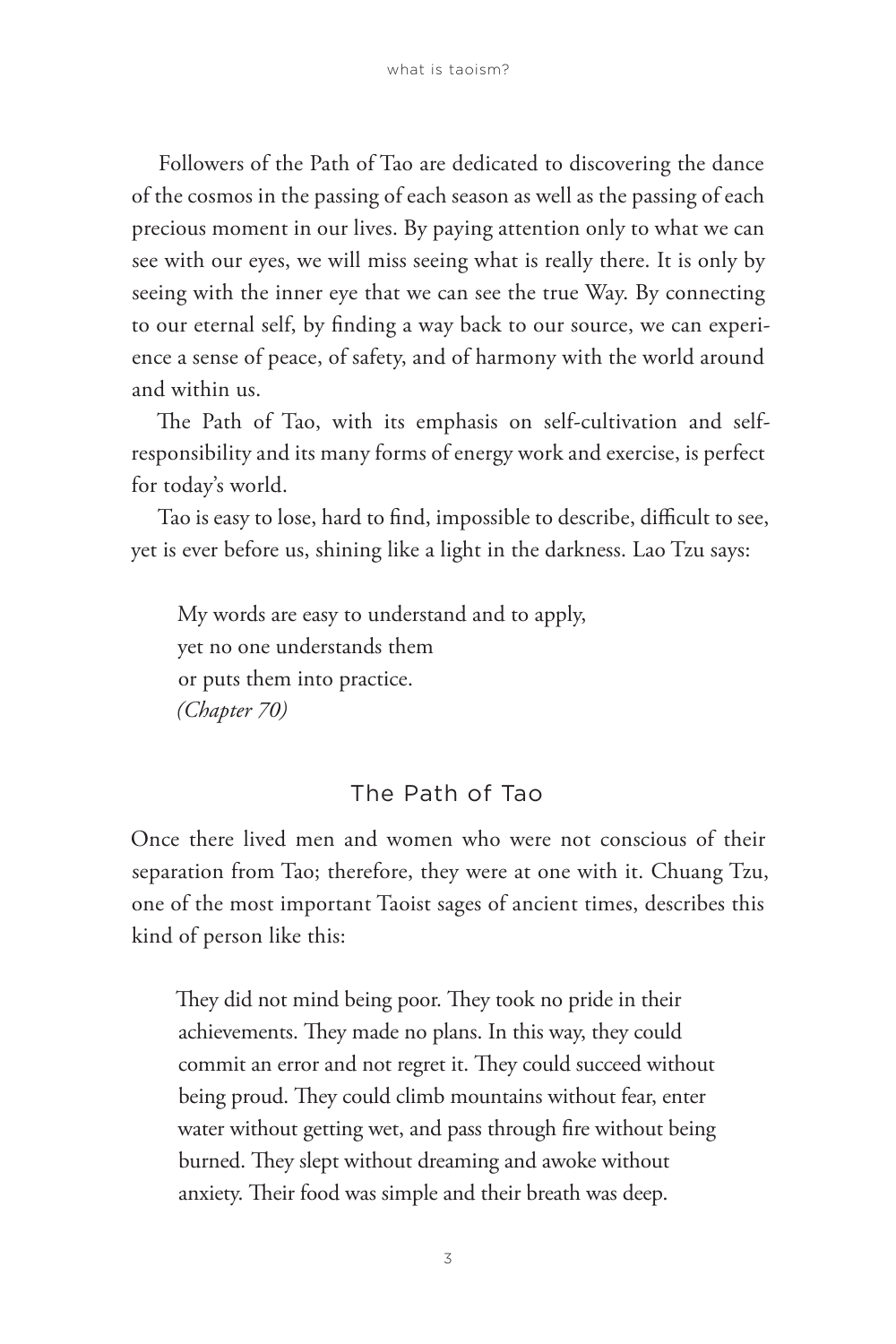They did not love life or hate death. When they were born they felt no elation, when they died there was no sorrow. Carefree they came. Carefree they went. That was all. They did not forget their beginning yet did not seek their end. They accepted all that was given them with delight and when it was gone, they gave it no more thought. *(Chapter 2)*

Nowadays we strive and struggle, never content, always sure there is something greater to achieve, something of greater value to attain, if only we can become successful in the eyes of the world. Yet at the end of the day, in the deep of the night, or in the first glare of the morning light, we feel empty and bereft. We have lost the Way and are very far indeed from those ancient men and woman who lived so lightly and so well.

It is in acknowledging the interconnectedness of all life that we can open ourselves to experiencing life in all its manifestations. By paying close attention to the flow of life around us, we can feel ourselves being carried along on the currents of energy and spirit that make up the universe.

The Path of Tao gives us ways to cultivate ourselves spiritually, energetically, and emotionally. It gives us specific practices to bring all our varying and vying selves into focus, harmony, and the oneness where we truly dwell—the eternal, ever-evolving Tao.

Tao, then, is the Way—as in direction, as in manner, source, destination, purpose, and process. In discovering and exploring Tao, the process and the outcome are one and the same. The Way to the goal, the Way along the way, the one who is going along the Way—they are all one and the same. Those who think that they can separate out what is spiritual from what is not spiritual, what is real from what is not real, what is eternal from what is not eternal—they are lost and confused. There is no way out or through but through the Way, or Tao, itself. But just as there are many different kinds of trees in the forest, so too are there many different approaches to Tao.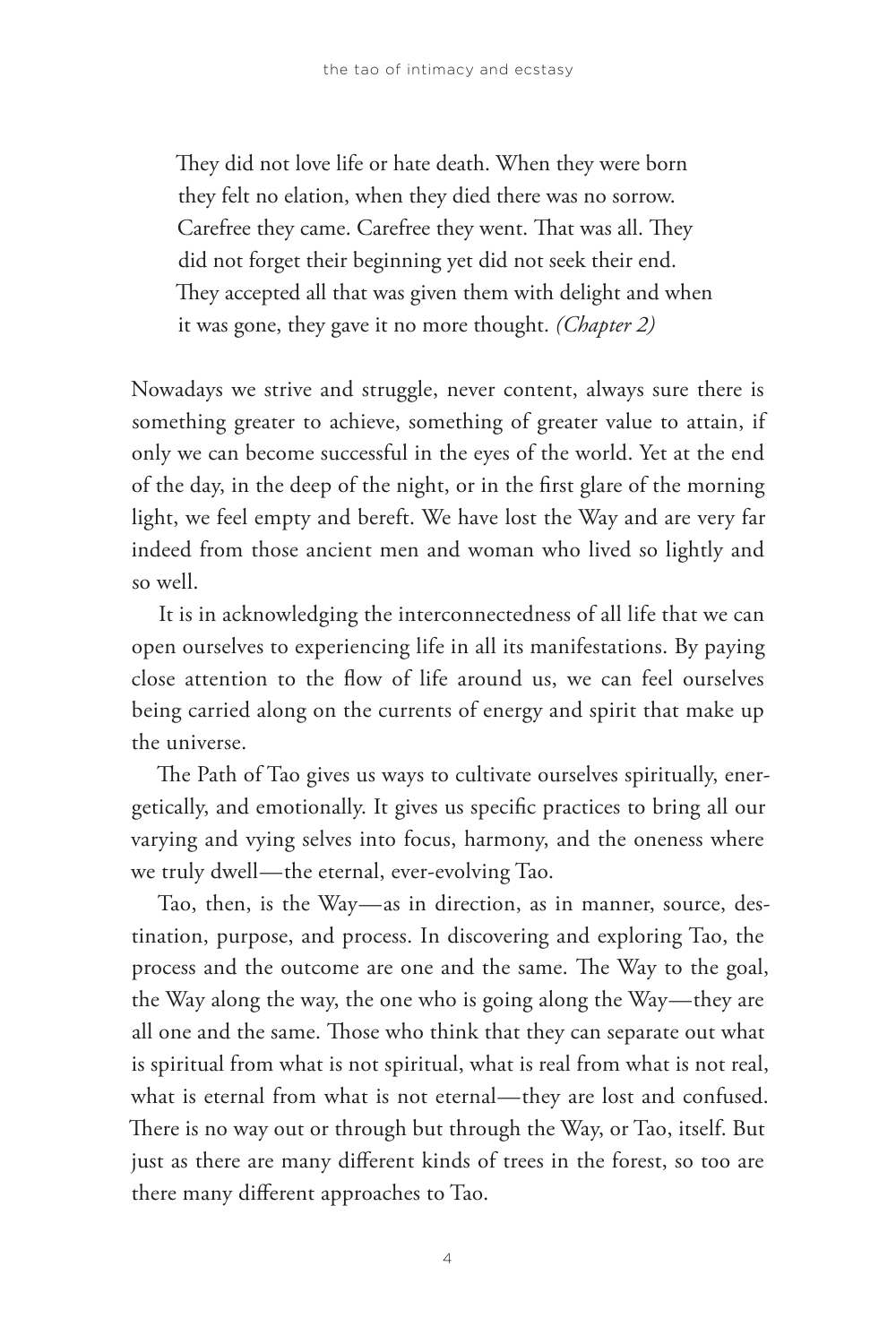All paths are aspects of the one path; all truths are but the one truth. Everything that rises must converge. The men and women of Tao understand this and act accordingly. For them, the past, the present, and the future are of all of a piece. They make no distinctions between things, persons, or states of being. In this way, they free themselves from the cycle of change and dwell in the infinite Tao.

It has been said that words can actually get in the way of true communication. It is when we leave the world of words behind and enter deeply into the world of spirit that we can truly be said to be saying something.

How then are we to be able to "know Tao"? How can we experience, consciously, our connection with the divine? For without the connection to that eternal part of ourselves, all our suffering is in vain. This has been the mystic quest for thousands of years, in many different cultures.

We come from the eternal—before birth—clear and whole. We are then immersed in the dust of the world and lose our clarity, our wholeness. It is only through spiritual work that we can regain that original pure nature, so that at death we can go back into the eternal realm with clear vision and pure understanding. What is good and true about our natures must be cultivated.

Thus, on the Path of Tao, we call spiritual work self-cultivation. We plant the spiritual seeds into our beings and wait patiently for them to grow. We attend them and water them with our tears of joy and grief and mulch them with the negative experiences of our life. And then, if we are patient enough, we can experience the flowering of our Tao nature and flourish like a great flower in the sun.

The Taoist seeks to dig deep beneath all the layers of cultural and psychological silt that has accumulated in us humans over the millennia and to bring forth the shining pearl that lies there.

To enter the Path of Tao means simply to be the best, the most sincere, the most devout, the most understanding, the most patient, the most conscious person we can be. And as such, we can truly call ourselves followers of the grand and divine Way.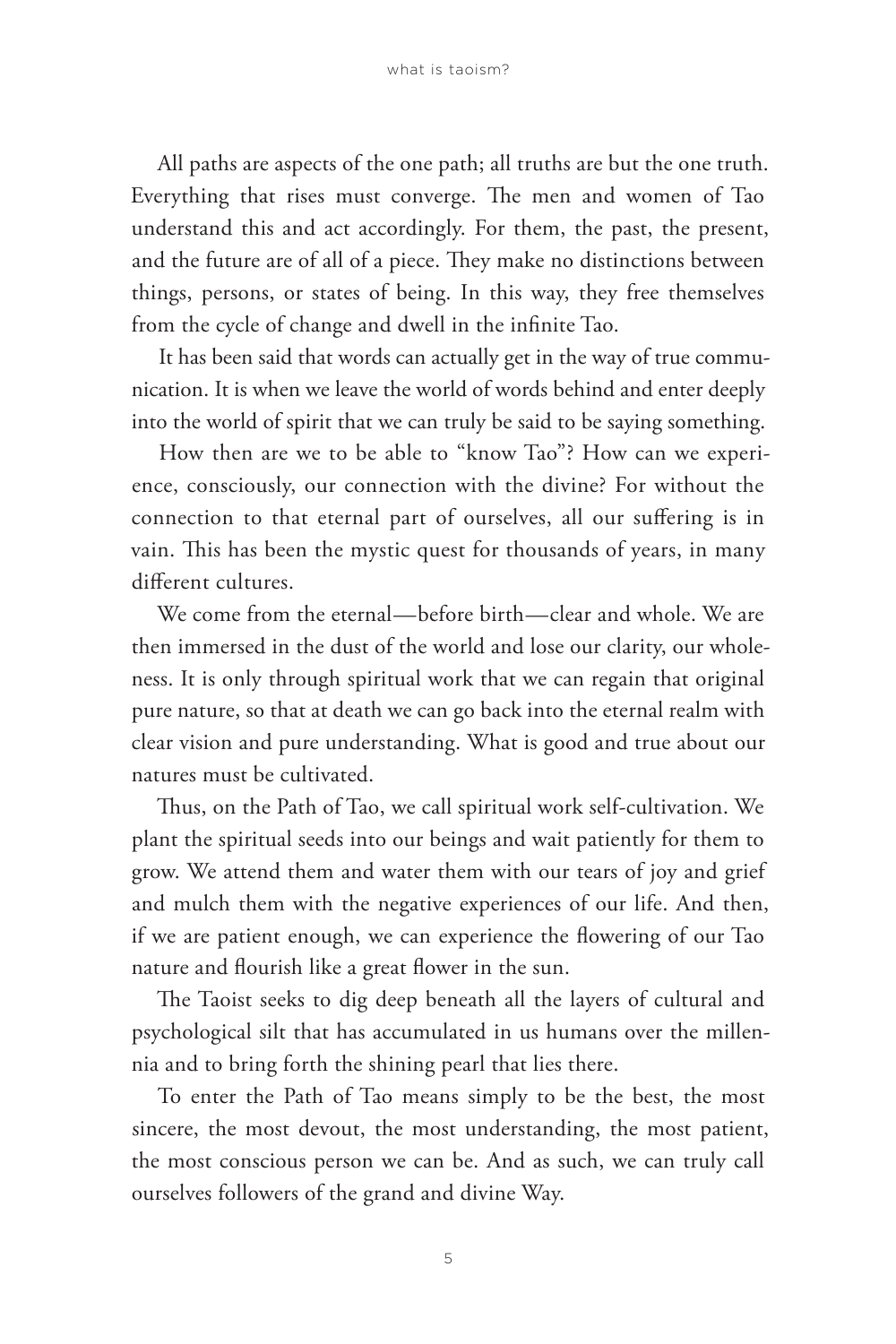### The Roots and Branches of Tao

Taoism has its roots in the ancient practices of Chinese shamanism. It has evolved over the millennia, mixing shamanism, folk rites and beliefs, the deep self-cultivation practices of many sages—both men and women—as well as the two other great philosophies of China, Confucianism and Buddhism. It is eminently flexible. Indeed, flexibility is one of its most prized principles (more on this later).

Over the years, there has developed in modern China two different strands of Taoism: *Taojia* and *Taojiao.* Taojia is sometimes called philosophical Taoism, classical Taoism, or lay Taoism. This is the Taoism of many modern practitioners of chi gong, tai chi, or other Taoist arts such as feng shui, internal alchemy, and Chinese medicine. This is also the kind of Taoism that is found most often in the West. It is said to date to the ancient sage-king Huangti (Huangdi), the Yellow Emperor, who reigned during the third millennium BCE. It continued down through the sages, such as Lao Tzu, Chuang Tzu, Ge Hong, Lu Dong Bin, and countless other "invisible" sages, who carried on the ancient traditions and created new practices. Even today, the ancient traditions are being blended with the new practices of contemporary sages.

Taojiao, on the other hand, is referred to as religious Taoism or liturgical Taoism and is the Taoism of monks and nuns, temples and liturgy. This type of Taoism also incorporates divination, exorcism, talismans, chanting, officiating at funerals, and other rituals. This is the type of Taoism one finds at many modern temples in China and Hong Kong and even at a few in the West. It contains both celibate, vegetarian monks and nuns and priests with families. This type of Taoism was created by Zhang Daoling around 142 CE as a movement called the Heavenly Masters *(Tian Shi).* It incorporated various strands from shamanism, magical practices, and Buddhism, which was becoming very popular in China at the time. Today there are primarily two branches of religious Taoism: the Heavenly Masters and the Complete Realization *(Quanzhen),* and several subsects of each, such as the Dragon Gate sect of the Quanzhen school. There is a lot of debate among Western scholars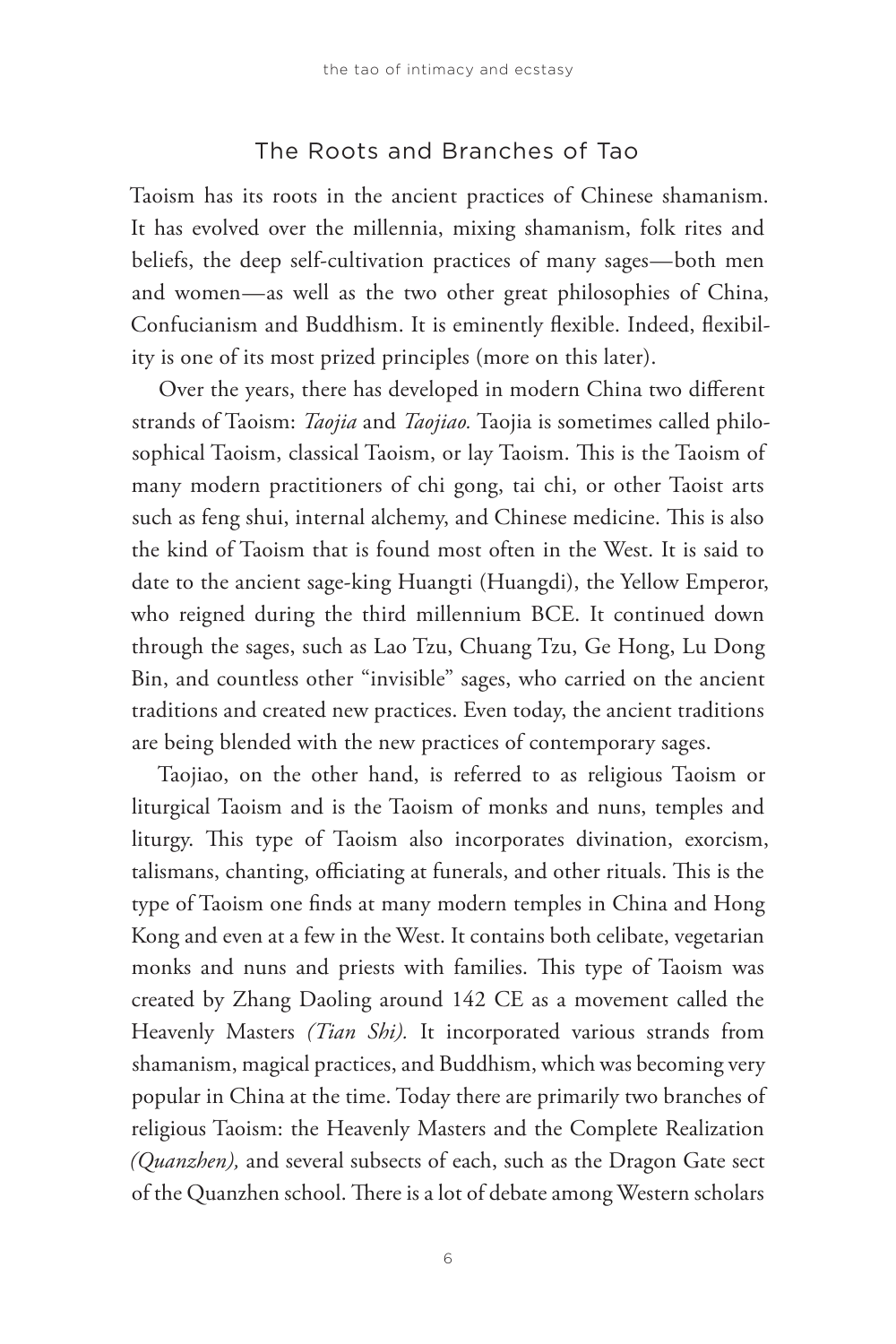about these two terms and whether they are indeed two different strains of Taoism. But from my Chinese Taoist teachers here in the West as well as my interactions with Chinese Taoists in China, it seems very clear to me that they do exist as separate forms.

Spirituality on the Path of Tao is seen as a tangible, even physical thing. Followers of Tao believe that spirituality is connected to chi *(qi),* the life force or vital energy of our bodies. It is this basic life force that enables us to experience spiritual insight and feel a connectedness to All That Is, Tao itself. Whether we are practicing meditation or chi gong, or studying the words of the ancient masters, we are utilizing this life force to enable us to see more clearly into our own lives. In this way, we can begin transforming ourselves from our low, often troubled states into higher, more refined stages of spiritual life.

The early sages of Tao, like Lao Tzu and Chuang Tzu, used images from nature or metaphors of a sage-ruler to teach us how to become more balanced, more harmonious, and more in touch with our essential spiritual nature. Indeed, the character for "Master," *Tzu,* is also the character used for "child." Much like Master Jesus, who said that we must become as a child to enter the kingdom of heaven, Lao Tzu says:

Holding the body and spirit as one, can you avoid their separation? Concentrating your chi and becoming pliant, can you become like a new-born baby? *(Chapter 10)*

It is in attaining this childlike state of purity, flexibility, humbleness, and innocence that we become spiritual beings. It is in learning how to not only go with the flow, but also become one with it so we may be better able to live our lives in joy, harmony, and with a deep sense of wonder and delight in the world around us.

Taoism teaches us that all life forms exist in relation to all other life forms. Indeed, it may be said that nothing in the universe has its own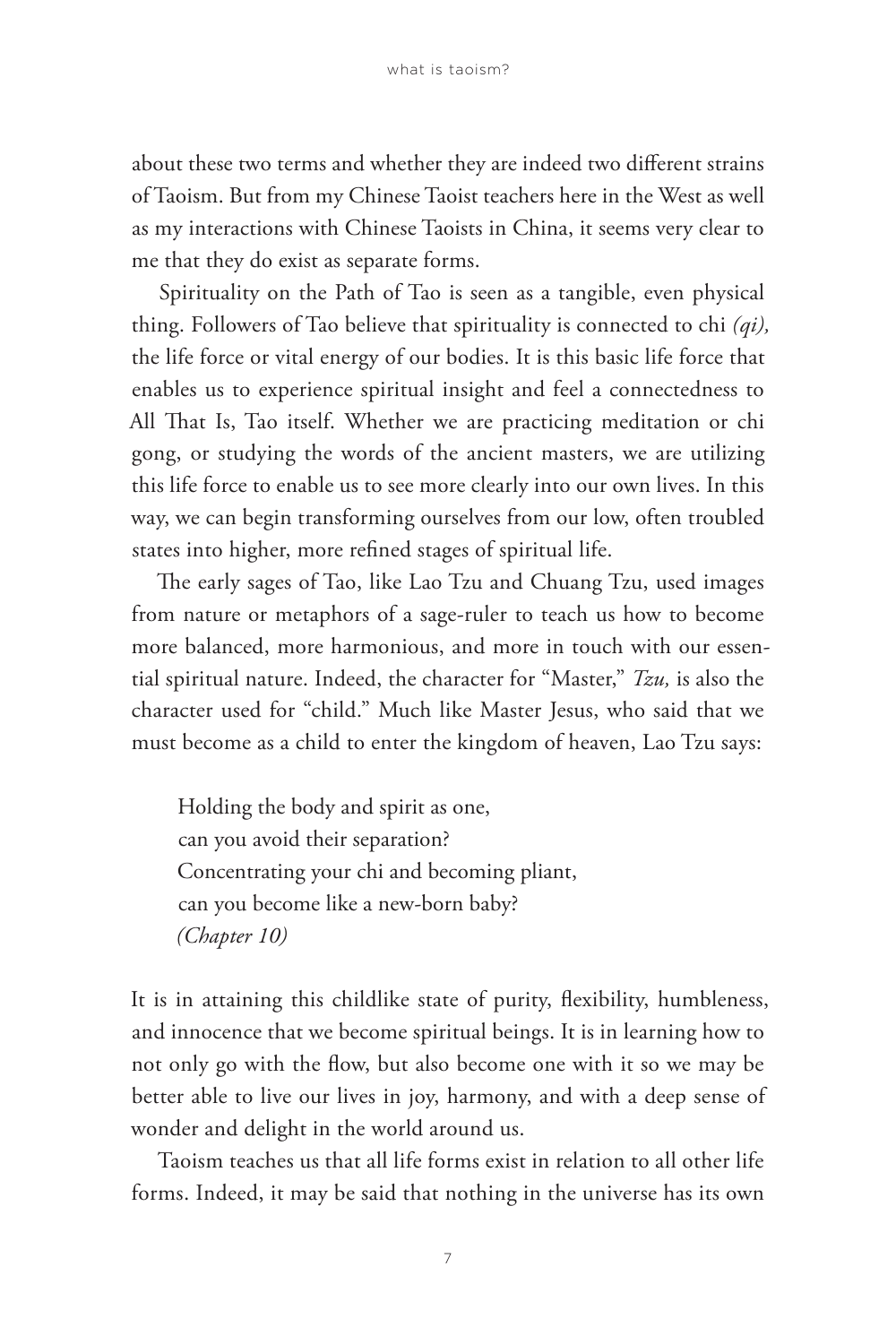intrinsic reality but exists only in relation to everything else in the universe. Taoists do not view the world as a static form but as something that is continually coming into being. Not only that, in Tao all parts of the world are coming into being in relation to all other parts. They are, in turn, acting upon or influenced by these other "coming into being" things.

On the Path of Tao, each person is looked at as a microcosm of the universe itself. Looking at the subject of human relationships in this way, we see that aspects of the universe "coming into being" are being acted upon, and how each act—each decision, each time we come into relationship with another—affects a long line of karma, energies, and emotional outcomes. Taoism was not and is not a primarily monastic tradition, and there is much to be learned from the ancient masters, as well as contemporary ones, about human relationships. In the rest of the book, we will explore the teachings on this essential and important subject—the Tao of intimacy and ecstasy.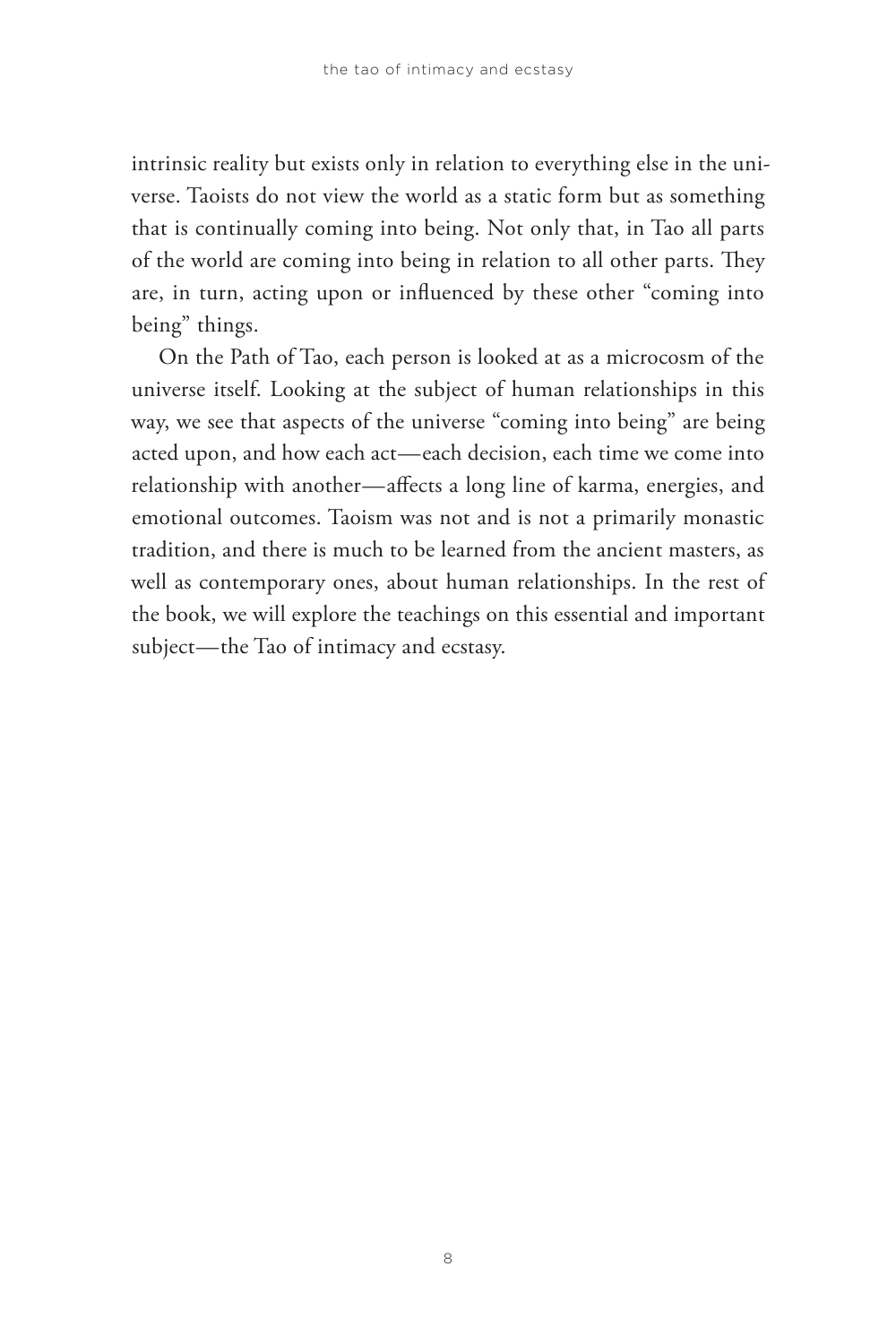# the way of harmony

*Harmony is an achievement, not a gift.* HUA-CHING NI, *THE GENTLE PATH OF SPIRITUAL PROGRESS*

 $\ddot{\mathbf{z}}$ 

TO THE CHINESE, one of the most important principles is that of harmony. Chinese music, painting, astrology, architecture, philosophy, even cooking are all areas where the principle of harmony is of utmost importance. How much more so for relationship! The question is, how to attain harmony and, perhaps even more important, just what is harmony?

To begin we can take a look at another Chinese principle, one that is used quite extensively in Taoism: yin/yang.

#### The Cosmic Dance of Yin/Yang

The principle of yin/yang is fundamental to any understanding of Taoist philosophy or sexual yoga. It is of prime importance in working with relationships—whether those relationships are between two or more people or with groups of people.

Notice that I write this as *yin/yang* instead of the more commonly seen *yin and yang.* This is because it is important to understand that the principle of yin/yang is not two distinctly different things but a single entity with two sides. In order to understand the principle of yin/yang,